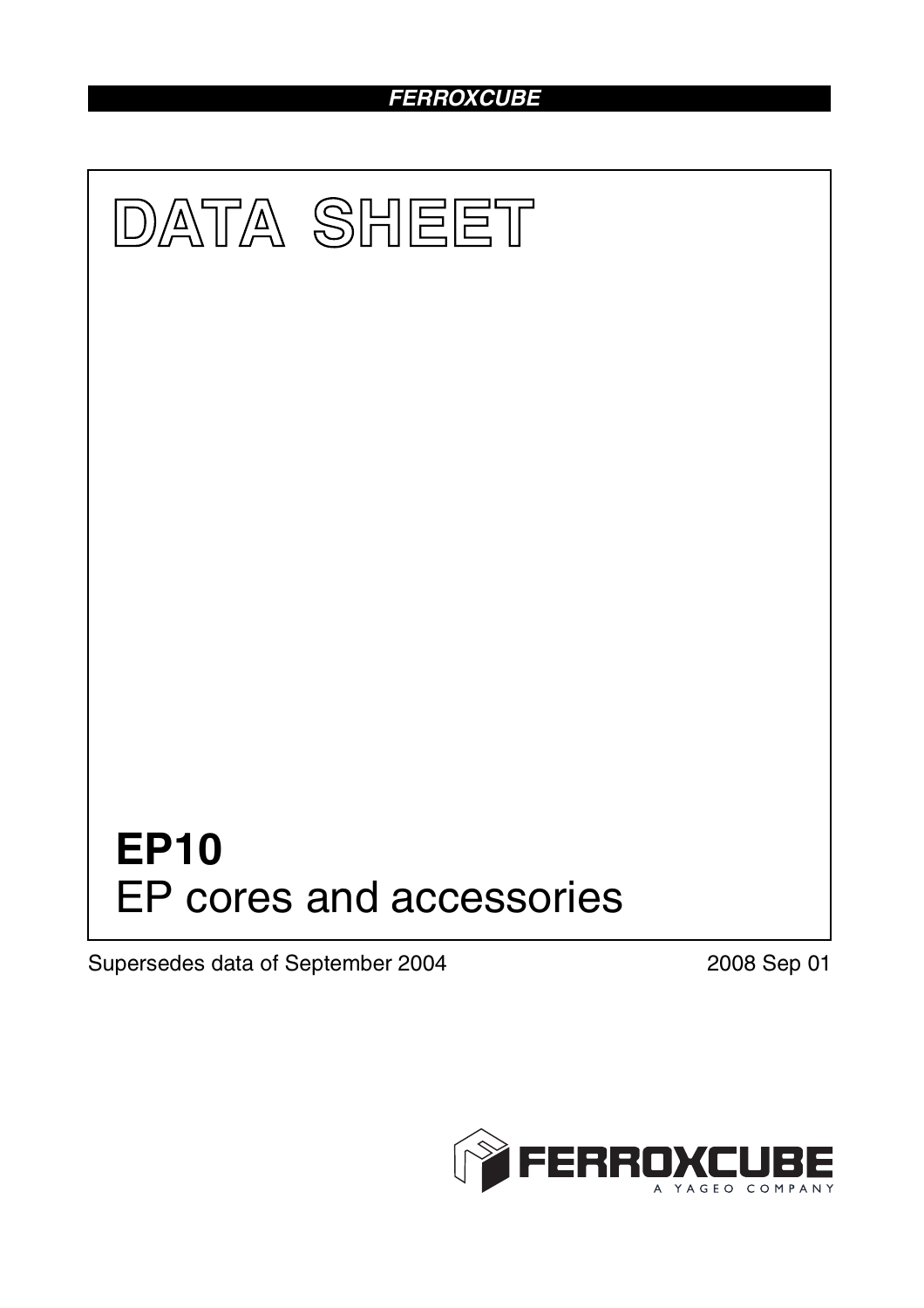#### **CORE SETS**

## **Effective core parameters**

| <b>SYMBOL</b>             | <b>PARAMETER</b> | <b>VALUE</b>  | <b>UNIT</b>     |
|---------------------------|------------------|---------------|-----------------|
| $\Sigma(I/A)$             | core factor (C1) | 1.70          | $mm-1$          |
| $V_{e}$                   | effective volume | 215           | mm <sup>3</sup> |
| $\mathsf{l}_{\mathsf{e}}$ | effective length | 19.3          | mm              |
| A <sub>e</sub>            | effective area   | 11.3          | mm <sup>2</sup> |
| <b>min</b>                | minimum area     | 8.55          | mm <sup>2</sup> |
| m                         | mass of core set | $\approx 2.8$ | g               |



### **Core sets for filter applications**

Clamping force for  $A_L$  measurements, 30  $\pm$ 10 N.

| <b>GRADE</b> | <b>AL</b><br>(nH) | μe                | <b>AIR GAP</b><br>$(\mu m)$ | <b>TYPE NUMBER</b> |
|--------------|-------------------|-------------------|-----------------------------|--------------------|
| 3B46<br>des  | 1400 ±25%         | 1890<br>$\approx$ | $\approx$                   | EP10-3B46          |

#### **Core sets for general purpose transformers and power applications**

Clamping force for  $A_L$  measurements, 30  $\pm$ 10 N.

| <b>GRADE</b> | $A_L$<br>(nH) | μe             | <b>TOTAL AIR GAP</b><br>$(\mu m)$ | <b>TYPE NUMBER</b> |
|--------------|---------------|----------------|-----------------------------------|--------------------|
| 3C81         | $25 + 3%$     | $\approx$ 34   | $\approx 1010$                    | EP10-3C81-E25      |
|              | 40 $\pm$ 3%   | $\approx 54$   | $\approx 530$                     | EP10-3C81-A40      |
|              | 63 $±3%$      | $\approx 86$   | $\approx 290$                     | EP10-3C81-A63      |
|              | 100 $\pm$ 3%  | $\approx$ 136  | $\approx$ 160                     | EP10-3C81-A100     |
|              | 160 ±5%       | $\approx$ 217  | $\approx 90$                      | EP10-3C81-A160     |
|              | 1200 ± 25%    | $\approx$ 1630 | $\approx 0$                       | EP10-3C81          |
| 3C91<br>des  | 1200 ±25%     | $\approx$ 1630 | $\approx$ 0                       | EP10-3C91          |
| 3C94         | $25 + 3%$     | $\approx$ 34   | $\approx 1010$                    | EP10-3C94-E25      |
|              | 40 $\pm$ 3%   | $\approx 54$   | $\approx 530$                     | EP10-3C94-A40      |
|              | 63 $±3%$      | $\approx 86$   | $\approx 290$                     | EP10-3C94-A63      |
|              | 100 $\pm$ 3%  | $\approx$ 136  | $\approx$ 160                     | EP10-3C94-A100     |
|              | 160 ±5%       | $\approx$ 217  | $\approx 90$                      | EP10-3C94-A160     |
|              | 1140 ±25%     | $\approx$ 1550 | $\approx 0$                       | EP10-3C94          |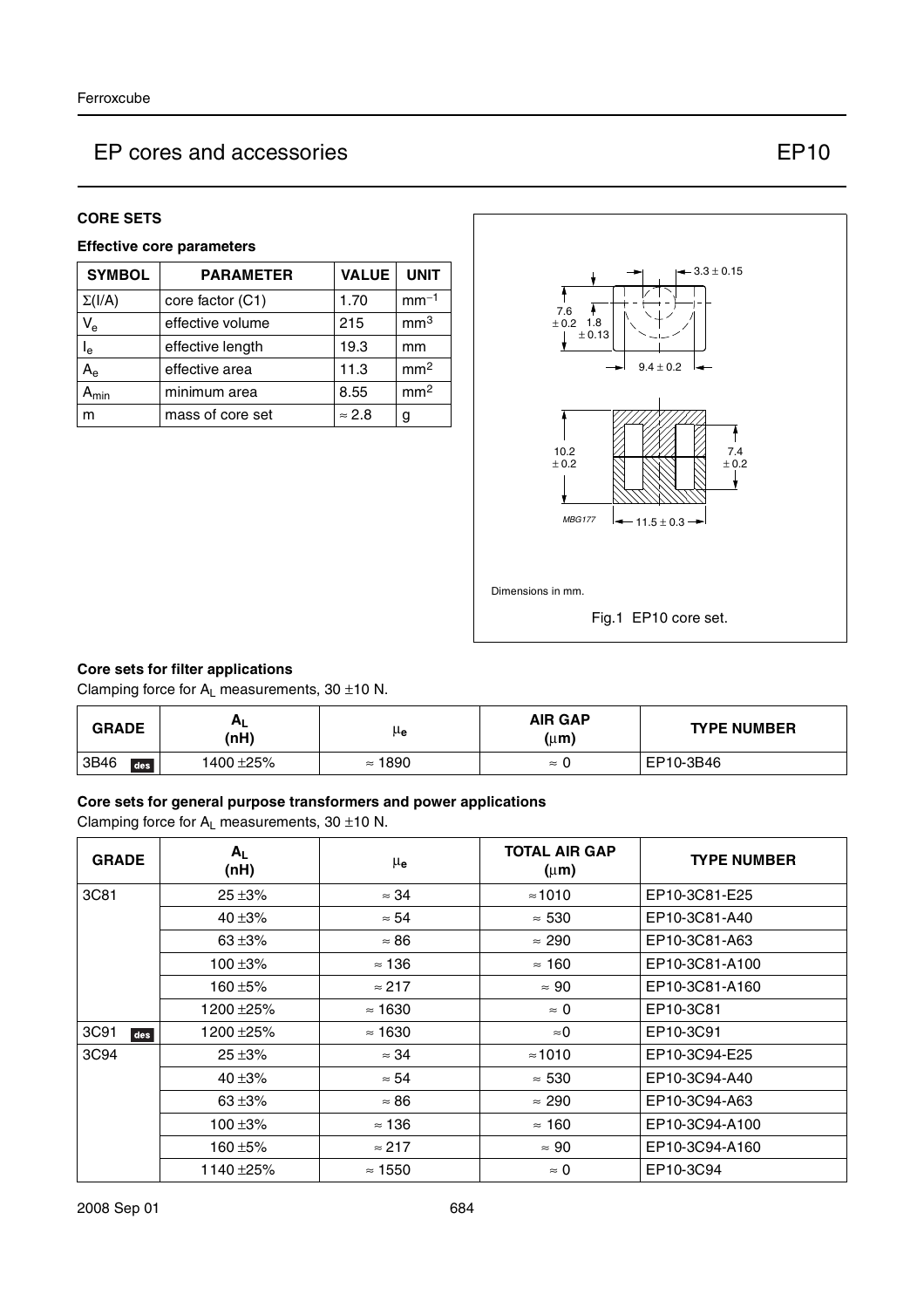| <b>GRADE</b>    | A <sub>1</sub><br>(nH) | $\mu_{\bf e}$  | <b>TOTAL AIR GAP</b><br>$(\mu m)$ | <b>TYPE NUMBER</b> |
|-----------------|------------------------|----------------|-----------------------------------|--------------------|
| 3C96<br>des     | 1000 ± 25%             | $\approx$ 1350 | $\approx 0$                       | EP10-3C96          |
| 3F <sub>3</sub> | $25 + 3%$              | $\approx$ 34   | $\approx 1010$                    | EP10-3F3-E25       |
|                 | 40 $\pm$ 3%            | $\approx 54$   | $\approx 530$                     | EP10-3F3-A40       |
|                 | 63 $±3%$               | $\approx 86$   | $\approx 290$                     | EP10-3F3-A63       |
|                 | $100 + 3%$             | $\approx$ 136  | $\approx$ 160                     | EP10-3F3-A100      |
|                 | 160 $\pm$ 5%           | $\approx$ 217  | $\approx 90$                      | EP10-3F3-A160      |
|                 | $1000 + 25%$           | $\approx$ 1360 | $\approx 0$                       | EP10-3F3           |
| 3F35<br>des     | 800 ± 25%              | $\approx$ 1090 | $\approx 0$                       | EP10-3F35          |

### **Core sets of high permeability grades**

Clamping force for  $A_L$  measurements, 30  $\pm$ 10 N.

| <b>GRADE</b> | ΑL<br>(nH)          | μe             | <b>AIR GAP</b><br>$(\mu m)$ | <b>TYPE NUMBER</b> |
|--------------|---------------------|----------------|-----------------------------|--------------------|
| 3E27         | $3400 \pm 25\%$     | $\approx 4630$ | $\approx 0$                 | EP10-3E27          |
| 3E5          | $4800 + 40/ - 30\%$ | $\approx 6530$ | $\approx 0$                 | EP10-3E5           |
| 3E55<br>des  | $4800 + 40/ - 30\%$ | $\approx 6530$ | $\approx 0$                 | EP10-3E55          |
| 3E6          | $5400 + 40/ - 30\%$ | $\approx 7340$ | $\approx 0$                 | EP10-3E6           |

### **Properties of core sets under power conditions**

|                 | $B(mT)$ at                                      | CORE LOSS (W) at                               |                                               |                                                 |                                                |  |
|-----------------|-------------------------------------------------|------------------------------------------------|-----------------------------------------------|-------------------------------------------------|------------------------------------------------|--|
| <b>GRADE</b>    | $H = 250$ A/m;<br>$f = 25$ kHz;<br>$T = 100 °C$ | $f = 25$ kHz;<br>$B = 200$ mT;<br>$T = 100 °C$ | $= 100$ kHz;<br>$B = 100 mT;$<br>$T = 100 °C$ | $f = 100$ kHz;<br>$B = 200$ mT;<br>$T = 100 °C$ | $f = 400$ kHz;<br>$B = 50 mT;$<br>$T = 100 °C$ |  |
| 3C81            | $\geq$ 315                                      | $\leq 0.043$                                   |                                               |                                                 |                                                |  |
| 3C91            | $\geq 315$                                      |                                                | $\leq 0.014^{(1)}$                            | $\leq 0.08^{(1)}$                               |                                                |  |
| 3C94            | $\geq$ 320                                      |                                                | $\leq 0.019$                                  | $≤ 0.1$                                         |                                                |  |
| 3C96            | $\geq$ 340                                      |                                                | $\leq 0.014$                                  | $\leq 0.08$                                     | $\leq 0.035$                                   |  |
| 3F <sub>3</sub> | $\geq 315$                                      |                                                | $\leq 0.025$                                  |                                                 | $\leq 0.045$                                   |  |
| 3F35            | $\geq$ 300                                      |                                                |                                               |                                                 | $\leq 0.02$                                    |  |

### **Properties of core sets under power conditions (continued)**

|              | B (mT) at                                       | CORE LOSS (W) at                             |                                                 |                                              |                                                     |  |
|--------------|-------------------------------------------------|----------------------------------------------|-------------------------------------------------|----------------------------------------------|-----------------------------------------------------|--|
| <b>GRADE</b> | $H = 250$ A/m;<br>$f = 25$ kHz;<br>$T = 100 °C$ | f = 500 kHz;<br>$B = 50$ mT;<br>$T = 100 °C$ | $f = 500$ kHz;<br>$B = 100$ mT;<br>$T = 100 °C$ | $f = 1$ MHz;<br>$B = 30$ mT;<br>$T = 100 °C$ | $f = 3 MHz$ ;<br>$\hat{B} = 10$ mT;<br>$T = 100 °C$ |  |
| 3C81         | $\geq$ 315                                      |                                              |                                                 |                                              |                                                     |  |
| 3C91         | $\geq 315$                                      |                                              |                                                 |                                              |                                                     |  |
| 3C94         | $\geq$ 320                                      |                                              |                                                 |                                              |                                                     |  |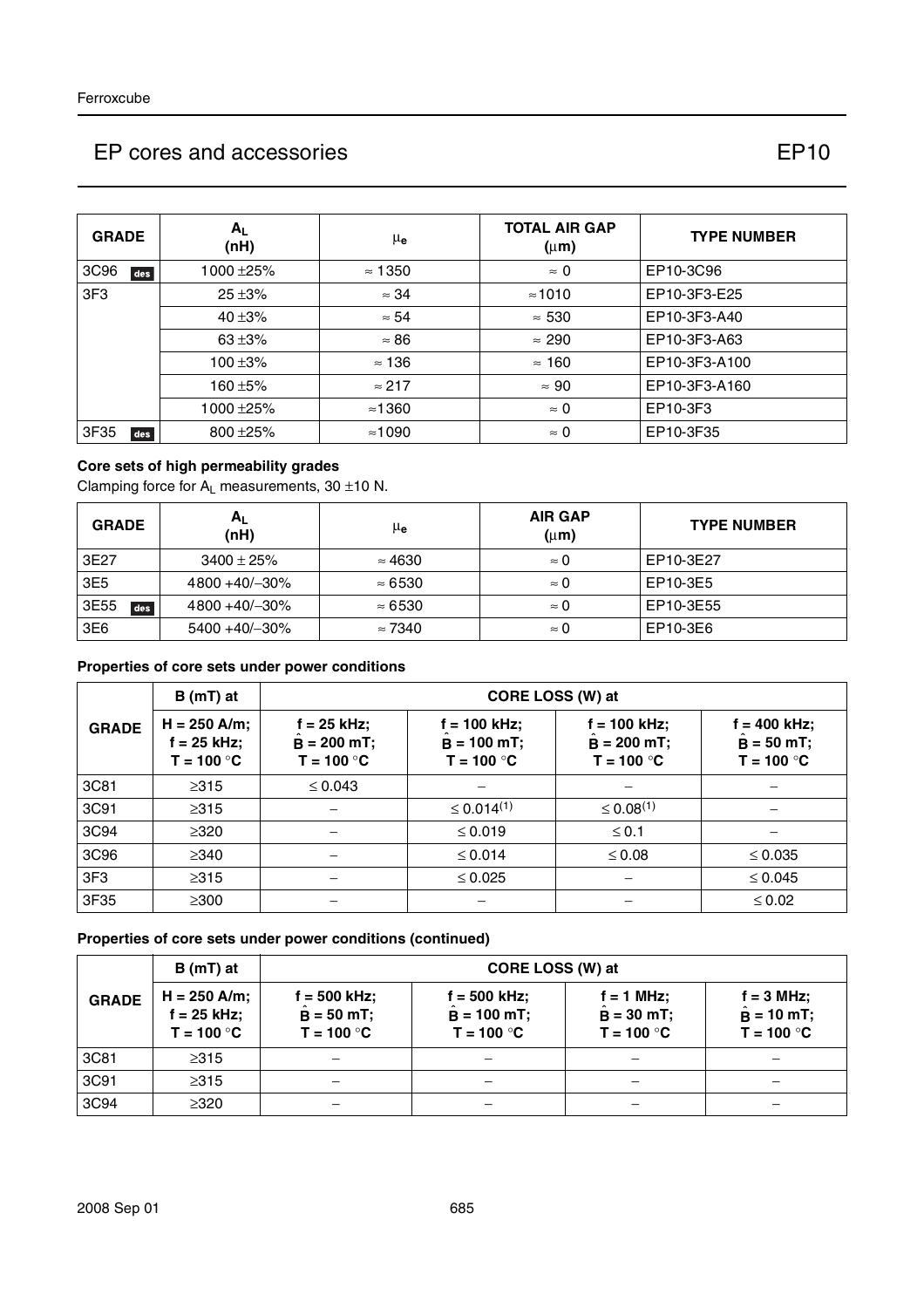|              | B (mT) at                                       | CORE LOSS (W) at                              |                                                 |                                              |                                                     |
|--------------|-------------------------------------------------|-----------------------------------------------|-------------------------------------------------|----------------------------------------------|-----------------------------------------------------|
| <b>GRADE</b> | $H = 250$ A/m;<br>$f = 25$ kHz;<br>$T = 100 °C$ | f = 500 kHz;<br>$B = 50 mT$ ;<br>$T = 100 °C$ | $f = 500$ kHz;<br>$B = 100$ mT;<br>$T = 100 °C$ | $f = 1$ MHz;<br>$B = 30$ mT;<br>$T = 100 °C$ | $f = 3 MHz$ ;<br>$\hat{B} = 10$ mT;<br>$T = 100 °C$ |
| 3C96         | $\geq$ 340                                      | $\leq 0.07$                                   |                                                 |                                              |                                                     |
| 3F35         | $\geq 300$                                      | $\leq 0.025$                                  | $\leq 0.2$                                      |                                              |                                                     |
| 3F3          | $\geq$ 315                                      |                                               |                                                 |                                              |                                                     |

**Note**

1. Measured at 60 °C.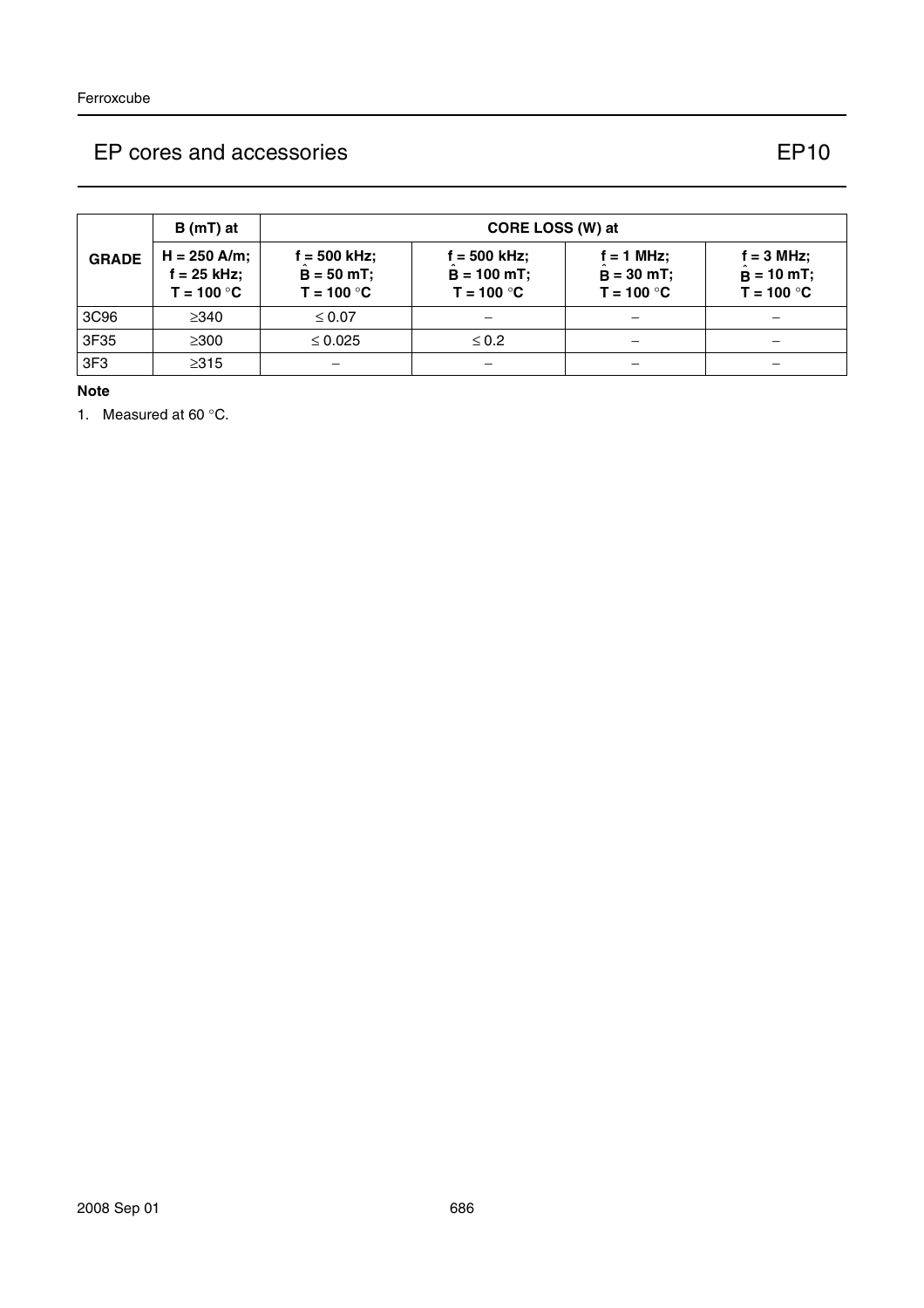## **COIL FORMER**

### **General data CSH-EP10-1S-8P**

| <b>PARAMETER</b>              | <b>SPECIFICATION</b>                                                                                                  |
|-------------------------------|-----------------------------------------------------------------------------------------------------------------------|
| Coil former material          | phenolformaldehyde (PF), glass-reinforced, flame retardant in accordance with<br>"UL 94V-0"; UL file number E41429(M) |
| Pin material                  | copper clad steel, tin (Sn) plated                                                                                    |
| Maximum operating temperature | 180 °C, "IEC 60085", class H                                                                                          |
| Resistance to soldering heat  | "IEC 60068-2-20", Part 2, Test Tb, method 1B, 350 °C, 3.5 s                                                           |
| Solderability                 | "IEC 60068-2-20", Part 2, Test Ta, method 1, 235 °C, 2 s                                                              |



## **Winding data and area product for 8-pins EP10 coil former**

| <b>NUMBER OF</b><br><b>SECTIONS</b> | <b>WINDING</b><br><b>AREA</b><br>(mm <sup>2</sup> ) | <b>MINIMUM</b><br><b>WINDING</b><br><b>WIDTH</b><br>(mm) | <b>AVERAGE</b><br><b>LENGTH OF</b><br>TURN<br>(mm) | <b>AREA</b><br><b>PRODUCT</b><br>Ae x Aw<br>(mm <sup>4</sup> ) | <b>TYPE NUMBER</b> |
|-------------------------------------|-----------------------------------------------------|----------------------------------------------------------|----------------------------------------------------|----------------------------------------------------------------|--------------------|
|                                     | 11.4                                                | 5.6                                                      | 21.5                                               | 129                                                            | CSH-EP10-1S-8P     |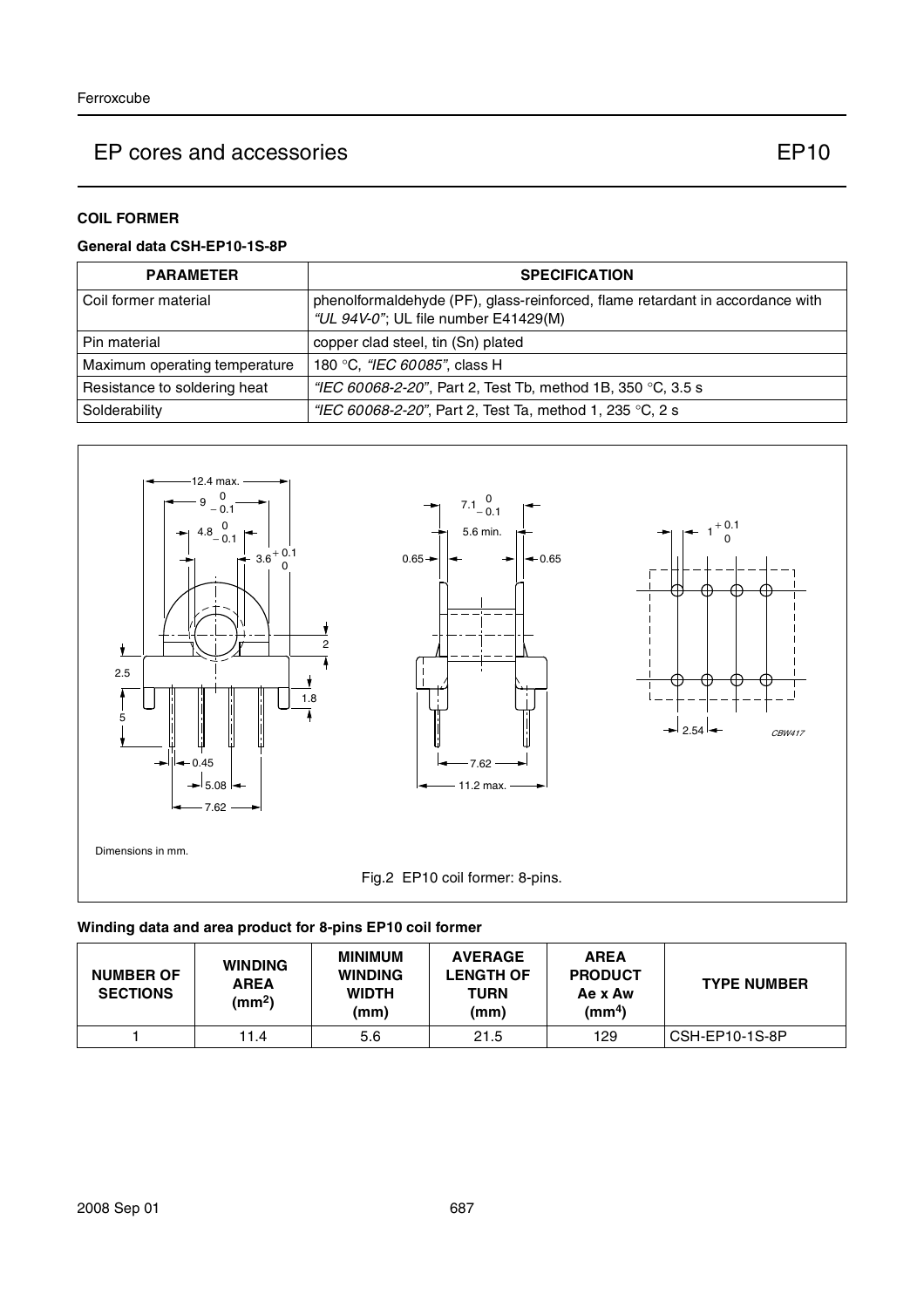### **General data CSH-EP10-2S-8P**

| <b>PARAMETER</b>              | <b>SPECIFICATION</b>                                                                                                   |
|-------------------------------|------------------------------------------------------------------------------------------------------------------------|
| l Coil former material        | phenolformaldehyde (PF), glass-reinforced, flame retardant in accordance with<br>"UL 94V-0"; UL file number E41429 (M) |
| l Pin material                | copper-clad steel, tin (Sn) plated                                                                                     |
| Maximum operating temperature | 155 °C, <i>"IEC 60085"</i> , class F                                                                                   |
| Resistance to soldering heat  | "IEC 60068-2-20", Part 2, Test Tb, method 1B, 350 °C, 3.5 s                                                            |
| Solderability                 | "IEC 60068-2-20", Part 2, Test Ta, method 1, 235 °C, 2 s                                                               |



## **Winding data and area product for EP10 coil former**

| <b>NUMBER OF</b><br><b>SECTIONS</b> | <b>MINIMUM</b><br><b>WINDING</b><br><b>AREA</b><br>(mm <sup>2</sup> ) | <b>NOMINAL</b><br><b>WINDING</b><br><b>WIDTH</b><br>(mm) | <b>AVERAGE</b><br><b>LENGTH OF</b><br><b>TURN</b><br>(mm) | <b>AREA</b><br><b>PRODUCT</b><br>Ae x Aw<br>(mm <sup>4</sup> ) | <b>TYPE NUMBER</b> |
|-------------------------------------|-----------------------------------------------------------------------|----------------------------------------------------------|-----------------------------------------------------------|----------------------------------------------------------------|--------------------|
|                                     | $2 \times 4.8$                                                        | $2 \times 2.6$                                           | 21.6                                                      | $2 \times 54.2$                                                | CSH-EP10-2S-8P     |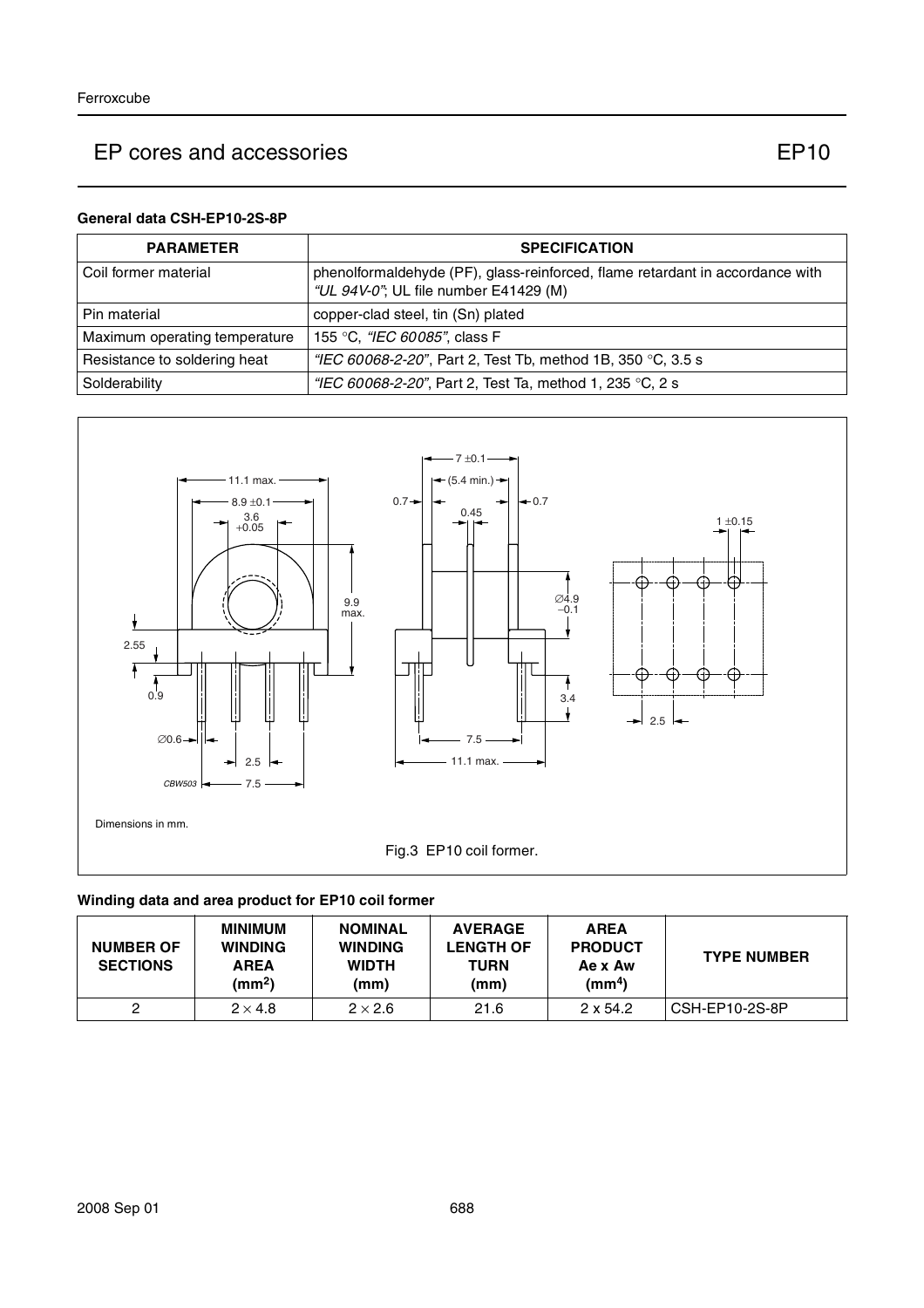#### **General data CSHS-EP10-1S-8P-T**

| <b>PARAMETER</b>              | <b>SPECIFICATION</b>                                                                                                   |
|-------------------------------|------------------------------------------------------------------------------------------------------------------------|
| l Coil former material        | phenolformaldehyde (PF), glass-reinforced, flame retardant in accordance with<br>"UL 94V-0"; UL file number E41429 (M) |
| l Pin material                | copper-clad steel, tin (Sn) plated                                                                                     |
| Maximum operating temperature | 155 °C. "IEC 60085", class F                                                                                           |
| Resistance to soldering heat  | "IEC 60068-2-20", Part 2, Test Tb, method 1B, 350 °C, 3.5 s                                                            |
| Solderability                 | "IEC 60068-2-20", Part 2, Test Ta, method 1, 235 °C, 2 s                                                               |



### **Winding data and area product for EP10 coil former**

| <b>NUMBER OF</b><br><b>SECTIONS</b> | <b>MINIMUM</b><br><b>WINDING</b><br><b>AREA</b><br>(mm $^2$ ) | <b>NOMINAL</b><br><b>WINDING</b><br><b>WIDTH</b><br>(mm) | <b>AVERAGE</b><br><b>LENGTH OF</b><br><b>TURN</b><br>(mm) | <b>AREA</b><br><b>PRODUCT</b><br>Ae x Aw<br>(mm <sup>4</sup> ) | <b>TYPE NUMBER</b> |
|-------------------------------------|---------------------------------------------------------------|----------------------------------------------------------|-----------------------------------------------------------|----------------------------------------------------------------|--------------------|
|                                     | 11.3                                                          | 5.5                                                      | 21.5                                                      | 128                                                            | CSHS-EP10-1S-8P-T  |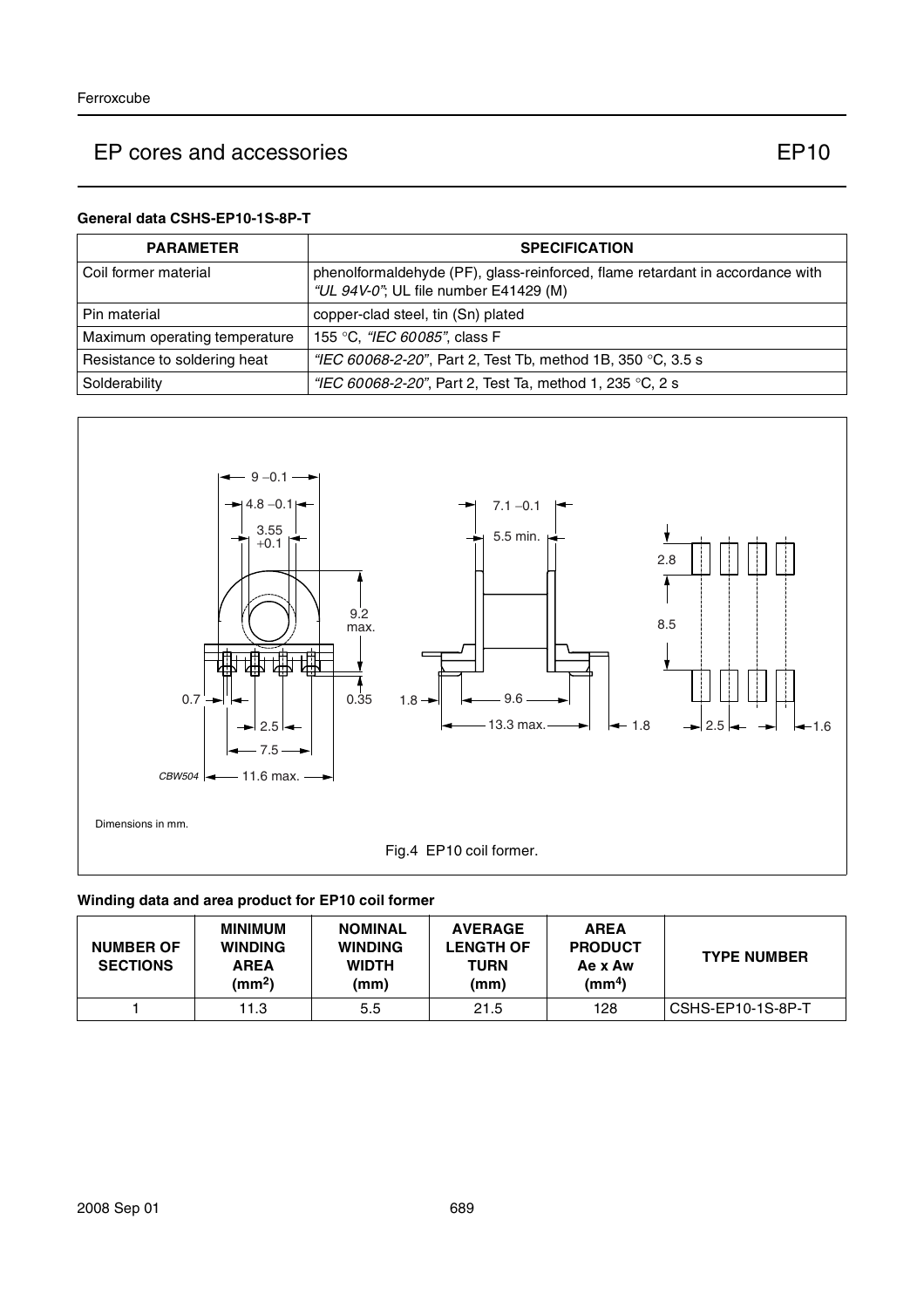CBW420

## **MOUNTING PARTS**

### **General data**

| <b>ITEM</b> | <b>REMARKS</b>                                        | <b>FIGURE</b> | <b>TYPE NUMBER</b> |
|-------------|-------------------------------------------------------|---------------|--------------------|
| Clasp       | copper-nickel-zinc alloy (nickel silver)              |               | CLA-EP10           |
| Spring      | copper-nickel-zinc alloy (nickel silver)              |               | SPR-EP10           |
| Clip        | stainless steel (CrNi); clamping force $\approx$ 27 N |               | CLI-EP10           |